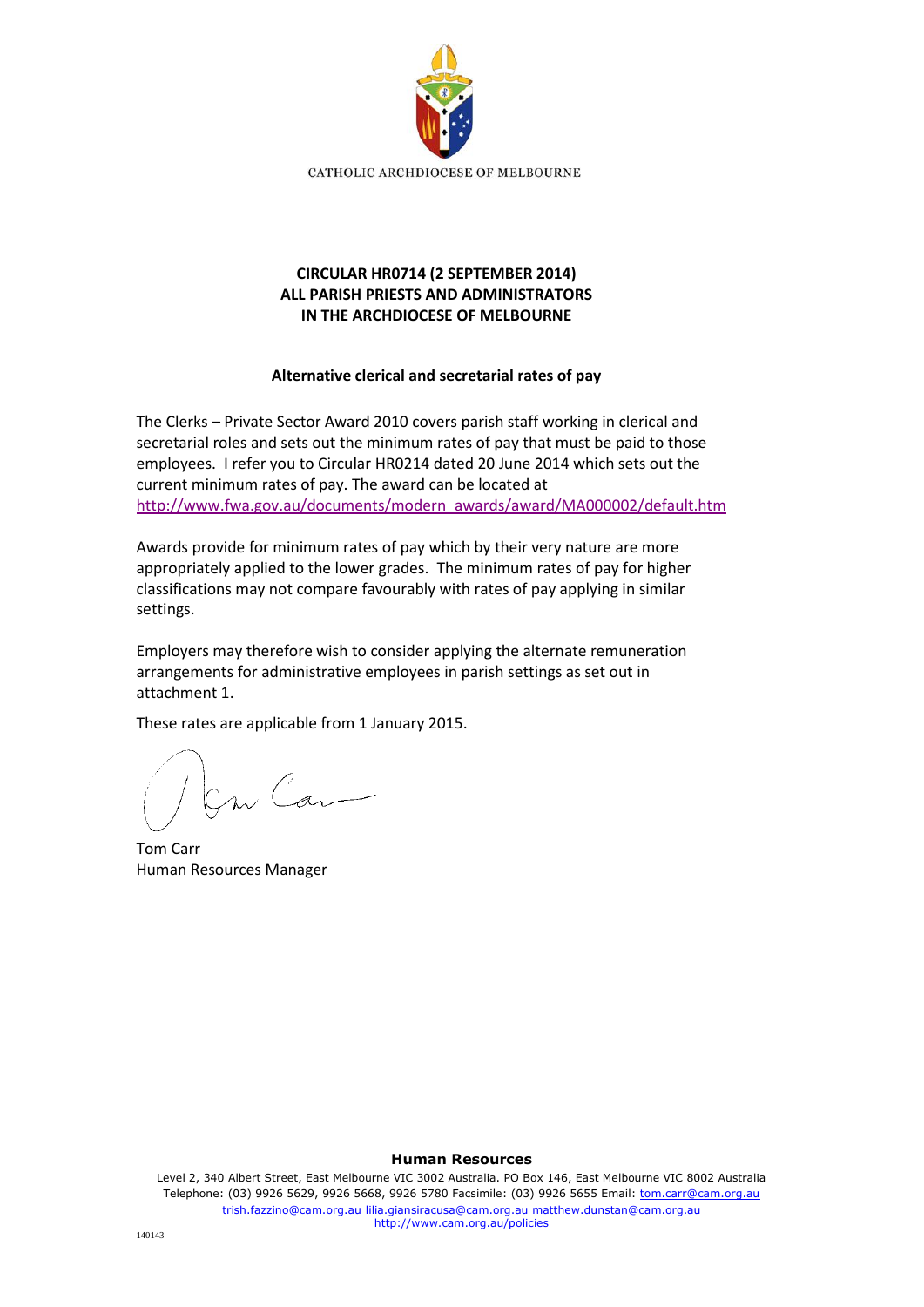### Attachment 1

### **Alternative remuneration arrangements**

### **Parish Secretary/Administrative Assistant Grade 1**

| <b>Work descriptors:</b>        |                                                                                                                                                                                                                                                                                                                                                                                                                                                                                                                                                                                                                                                                                                                         | As per the Award Grades 1 or 2                                                                                           |              |           |          |  |
|---------------------------------|-------------------------------------------------------------------------------------------------------------------------------------------------------------------------------------------------------------------------------------------------------------------------------------------------------------------------------------------------------------------------------------------------------------------------------------------------------------------------------------------------------------------------------------------------------------------------------------------------------------------------------------------------------------------------------------------------------------------------|--------------------------------------------------------------------------------------------------------------------------|--------------|-----------|----------|--|
| Pay rates                       |                                                                                                                                                                                                                                                                                                                                                                                                                                                                                                                                                                                                                                                                                                                         | As per the Award Grade 1 or Grade 2                                                                                      |              |           |          |  |
| <b>Parish Secretary Grade 2</b> |                                                                                                                                                                                                                                                                                                                                                                                                                                                                                                                                                                                                                                                                                                                         |                                                                                                                          |              |           |          |  |
| <b>Descriptors:</b>             |                                                                                                                                                                                                                                                                                                                                                                                                                                                                                                                                                                                                                                                                                                                         | Appropriate to a Secretary in a small to medium single site parish where the<br>employee undertakes Award Grade 3 tasks. |              |           |          |  |
| Pay rates                       | Set annually by the diocese and tied to movements in the 25 <sup>th</sup> percentile of<br>the labour market, ie where 75% of employers pay higher rates of pay.<br>A pay range where movement is based on performance, general wage<br>٠<br>movements and retention factors rather than time spent in the job, ie there<br>are no automatic increments and employers can decide, on the basis of<br>performance and retention factors, the point in the range to set the salary.<br>The remuneration matrix set out in attachment 2 may be helpful.<br>A pay range where rates are reviewed annually at the end of the year and<br>$\bullet$<br>where uplifts take effect from the commencement of the following year. |                                                                                                                          |              |           |          |  |
|                                 | 2015                                                                                                                                                                                                                                                                                                                                                                                                                                                                                                                                                                                                                                                                                                                    | Annual rate                                                                                                              | Weekly rates | Part time | Casual   |  |
|                                 | rates                                                                                                                                                                                                                                                                                                                                                                                                                                                                                                                                                                                                                                                                                                                   | 38 hr week                                                                                                               | 38 hr week   | per hour  | per hour |  |
|                                 | Minimum                                                                                                                                                                                                                                                                                                                                                                                                                                                                                                                                                                                                                                                                                                                 | \$45,865                                                                                                                 | \$882.02     | \$23.21   | \$29.01  |  |
|                                 | Mid point                                                                                                                                                                                                                                                                                                                                                                                                                                                                                                                                                                                                                                                                                                               | \$48,279                                                                                                                 | \$928.44     | \$24.43   | \$30.54  |  |
|                                 | Maximum                                                                                                                                                                                                                                                                                                                                                                                                                                                                                                                                                                                                                                                                                                                 | \$50,693                                                                                                                 | \$974.86     | \$25.65   | \$32.07  |  |

#### **Parish Secretary Grade 3**

**Descriptors:** • Appropriate to a Secretary in a large or multiple parish setting where the employee undertakes Award Grade 4 or 5 tasks.

**Pay rates •** As with Parish Secretary Grade 2.

2015 rates Annual rate 38 hr week<br>\$51,598 Weekly rates 38 hr week Part time per hour Casual per hour Minimum  $\frac{1}{51,598}$   $\frac{1}{5992.27}$   $\frac{1}{526.11}$   $\frac{1}{532.64}$ Mid point  $\begin{array}{|l} \n\sqrt{54,314} \\
\end{array}$   $\begin{array}{|l} \n\sqrt{51,044.50} \\
\end{array}$   $\begin{array}{|l} \n\sqrt{527.49} \\
\end{array}$   $\begin{array}{|l} \n\sqrt{534.36} \\
\end{array}$ Maximum \$57,030 \$1,096.72 \$28.86 \$36.08